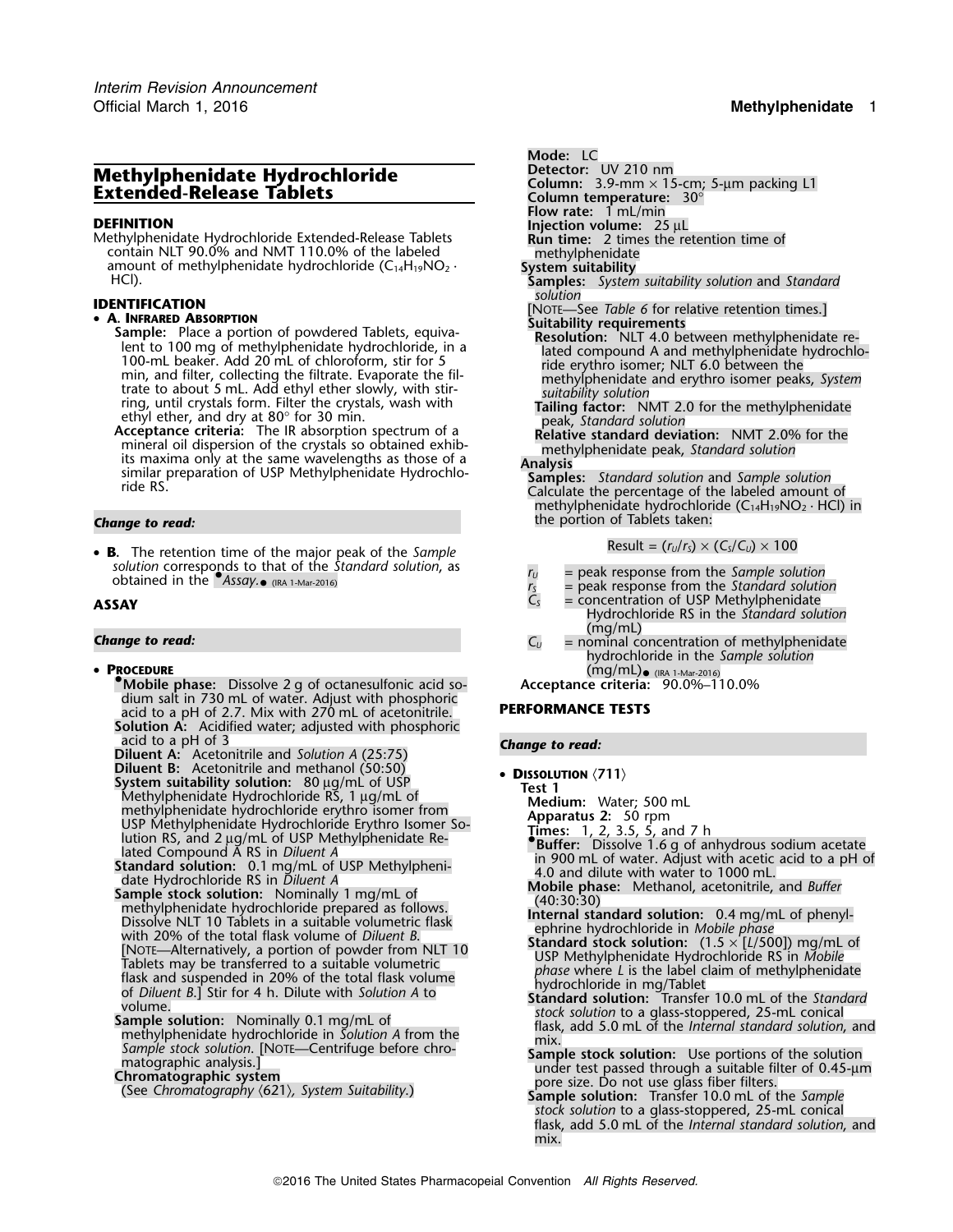**Injection volume:** 50 µL<br>**System suitability** 

**Sample:** *Standard solution*<br>[NOTE—The relative retention times for phenylephrine hydrochloride and methylphenidate hydrochloride are *solutions* 0.8 and 1.0, respectively.]

**Suitability requirements** •.

**Resolution:** NLT 2.0 between the analyte and inter- **Tailing factor:** NMT 2

peak response ratios of the analyte to the internal<br>standard standard **Analysis**

**Samples:** *Standard solution* and *Sample solution*• (IRA 1- test Mar-2016) Construct a calibration curve by plotting the peak re-

dissolved by using the procedure in the *Assay*, mak-<br>ing any necessary volumetric adjustments.

**Tolerances:** See *Table 1*. **Tolerances:** See *Table 2*.

| Time<br>(h) | <b>Amount Dissolved</b><br>(%) | Time<br>(h) | <b>Amount Disse</b><br>(%) |
|-------------|--------------------------------|-------------|----------------------------|
|             | $25 - 45$                      |             | $12 - 32$                  |
|             | $40 - 65$                      |             | $40 - 60$                  |
| 3.5         | $55 - 80$                      |             | <b>NLT 85</b>              |
|             | $70 - 90$                      | $3-6$ (avg) | $9-15$ (/h)                |
|             | <b>NIT 80</b>                  |             |                            |

methylphenidate hydrochloride (C<sub>14</sub>H<sub>19</sub>NO<sub>2</sub> · HCl) dissolved at the times specified conform to *Dissolu-* tion (711), *Acceptance Table 2*. dissolved at the times specified conform to *Dissolu- tion* 〈711〉*, Acceptance Table 2*.

**For products labeled for dosing every 24 h** h: **Test 2:** If the product complies with this test, the labeling indicates that it meets USP *Dissolution Test 2*. Result =  $(Y - X)/3$ <br>Medium: Acidified water; adjusted with phosphoric  $Y = \text{cumulative drug released for } Y$ 

- Apparatus 7 (see Drug Release (724)): 30 cycles/min;<br>
Apparatus 7 (see Drug Release (724)): 30 cycles/min;<br>
2-3 cm amplitude. Follow *Sample Preparation A* using<br>
a metal  $\bullet$  spring sample holder (*Figure 5d*). **a** (ERR a metal spring sample holder (righter surface of the Tablet<br>
2015) Place one Tablet in the holder with the Tablet<br>
orifice facing down, and cover the top of the holder **Medium:** pH 6.8 phosphate buffer (6.8 g/L of mono-<br>
b with Parafilm<sup>TM</sup>. At the end of each specified test in-<br>terval, the systems are transferred to the next row of the properties of the systems are transferred to the next row of<br>new test tubes containing 50 mL of fresh *Me* **The Example 1-h intervals for a duration of 10 h intervals for a duration of 10 h intervals for a duration of 10 h intervals for a duration of 10 h intervals for a duration of**  $\alpha$  **and 10 h**  $\alpha$  **and 10 h**  $\alpha$  **and 10 h \alpha**
- Calculate the percentage of the labeled amount of<br>methylphenidate hydrochloride  $(C_{14}H_{19}NO_2 \cdot HC)$  dis-<br>basic potasium phosphate in water adjusted with

Solution A: Dissolve by using the following method.<br>
Solution A: Dissolve 2.0 g of sodium 1-octanesulfon-<br>
ate in 700 mL of water, mix well, and adjust with<br>
phosphoric acid to a pH of 3.0.<br>
Mobile phase: Acetonitrile and

Methylphenidate Hydrochloride RS in *Diluent* filter of 0.45-µm pore size.<br> **Standard solutions:** Prepare at least six solutions by **Chromatographic system** making serial dilutions of the *Standard stock solution* **Chromatographic system** in *Diluent* to bracket the expected drug concentration range.

**Chromatographic system**<br>
(See Chromatography  $\langle 621 \rangle$ , System Suitability.) **Chromatography (621**) (See *Chromatography* 〈621〉*, System Suitability*.) (See *Chromatography* 〈621〉*, System Suitability*.) **Mode:** LC **Mode:** LC **Detector:** UV 210 nm **Detector:** UV 220 nm **Column:** 4.6-mm × 25-cm; packing L10 **Column:** 3.2-mm × 5-cm; 5-µm packing L1 **Folumn:** 4.6-mm × 25-cm; packing L10<br> **Flow rate:** 1.5 mL/min **Column temperature:** 30°<br> **Injection volume:** 50 µL<br> **Flow rate:** 1 mL/min **Injection volume:** 25 µL<br>**System suitability**  $S$ ample: Middle range concentration of the *Standard*<br>solutions • (IRA 1-Mar-2016) nal standard peaks **Relative standard deviation:** NMT 2% for the peak **Relative standard deviation:** NMT 2.0% for the response of the analyte; NMT 2% for the retention peak response ratios of the analyte to the internal time of the analyte **Samples:** *Standard solutions* and the solution under

Calculate the percentage of the labeled amount of sponse versus the concentration of the *Standard solu*matic and the percentage of the labeled amount of consider a considered amount of calculate the percentage of the labeled amount of methylphenidate hydrochloride (C<sub>14</sub>H<sub>19</sub>NO<sub>2</sub> · HCl) *tions*. Determine the amount of me linear regression analysis of the standard curve.<br>**Tolerances:** See Table 2.

**Table 1 Table 2**

| Time<br>(h) | <b>Amount Dissolved</b><br>(%) | Time<br>(h) | <b>Amount Dissolved</b><br>(9) |
|-------------|--------------------------------|-------------|--------------------------------|
|             | $25 - 45$                      |             | $12 - 32$                      |
|             | $40 - 65$                      |             | $40 - 60$                      |
| 3.5         | $55 - 80$                      | ۱٥          | <b>NLT 85</b>                  |
|             | 70–90                          | $3-6$ (avg) | $9-15$ (/h)                    |

The percentages of the labeled amount of The percentages of the labeled amount of methylphenidate hydrochloride (C<sub>14</sub>H<sub>19</sub>NO<sub>2</sub> · HCl)<br>methylphenidate hydrochloride (C<sub>14</sub>H<sub>19</sub>NO<sub>2</sub> · HCl) dissolved at the times specified conform to *Dissolu*-

Calculate the average percentage released from 3–6<br>h:

- 
- 

prospheric acid to a pH of 3.0.<br>
Mobile phase: Acetonitrile and *Solution* (25:75)<br>
Mobile phase: Acetonitrile and *Medium* (25:75)<br>
Standard solution: 0.06 mg/mL of USP Methylpheni-<br>
date Hydrochloride RS in 0.1 N hydroch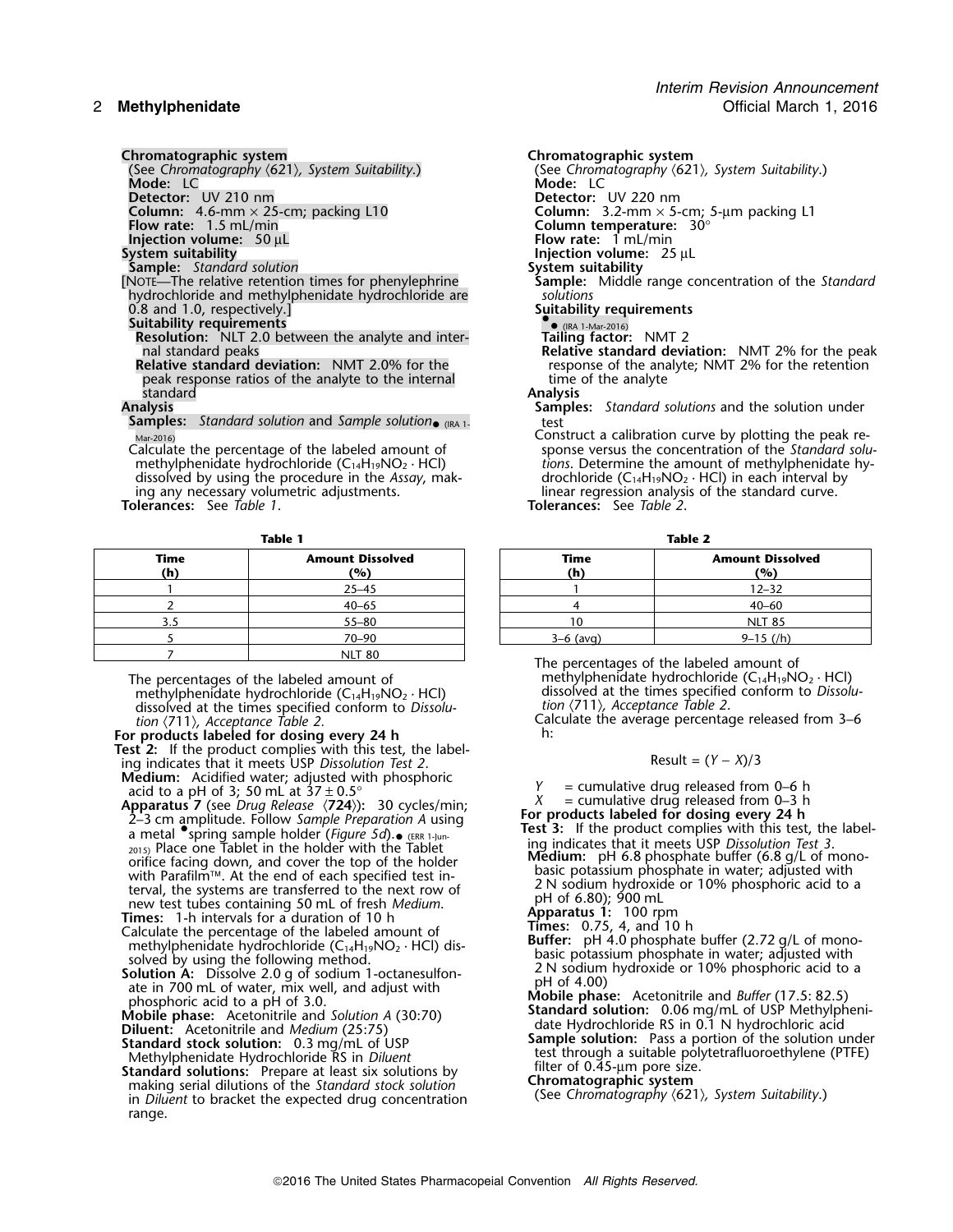*Interim Revision Announcement* Official March 1, 2016 **Methylphenidate** 3

**Mode:** LC **Table 4**<br> **Detector:** UV 210 nm **Column:** 3.0-mm  $\times$  5-cm; 2.5-µm packing L1<br>**Column temperature:** 50°<br>**Flow rate:** See *Table* 3.

| <b>Time</b><br>(min) | <b>Flow Rate</b><br>(mL/min) |
|----------------------|------------------------------|
| 0.0                  | 0.75                         |
| 2.5                  | 0.75                         |
| 3.0                  | 2.00                         |
| 6.0                  | 2.00                         |
| 6.5                  | 0.75                         |
| 7 በ                  | በ 75                         |

**Sample:** *Standard solution*<br>[NOTE—The relative retention times for methylpheni-<br>**Standard solution:** 0.02 ma/

- 
- Calculate the concentration  $(C_i)$  of methylphenidate hydrochloride  $(C_{14}H_{19}NO_2 \cdot HCl)$  in the sample with-Calculate the concentration (C<sub>i</sub>) of methylphenidate<br>
hydrochloride (C<sub>14</sub>H<sub>19</sub>NO<sub>2</sub> · HCl) in the sample with-<br>
drawn from the vessel at each time point (i) shown<br>
in *Table 4*:<br> **Column temperature:** 40°<br> **Column tempe**

- 
- 
- dissolved at each time point (*i*) shown in *Table 4*:

$$
Result_1 = C_1 \times V \times (1/L) \times 100
$$

$$
Result_2 = \{ [C_2 \times (V - V_s)] + [C_1 \times V_s] \} \times (1/L) \times 100
$$

$$
Result_3 = (\{C_3 \times [V - (2 \times V_3)]\} + [(C_2 + C_1) \times V_3]) \times (1/
$$
  

$$
L) \times 100
$$

- hydrochloride in the portion of sample withdrawn at time point (*i*) (mg/mL)
- *V* = volume of *Medium*, 900 mL
- 
- the *Medium* (mL)

**Tolerances:** See *Table 4*.

| m<br>5-cm; 2.5-µm packing L1<br>e: $50^\circ$ | <b>Time Point</b> | Time<br>(h) | <b>Amount</b><br><b>Dissolved</b><br>(%) |
|-----------------------------------------------|-------------------|-------------|------------------------------------------|
| 23.                                           |                   | 0.75        | $12 - 30$                                |
|                                               |                   |             | $55 - 80$                                |
| Table 3                                       |                   | 10          | <b>NLT 80</b>                            |

**(min) (mL/min)** The percentages of the labeled amount of methylphenidate hydrochloride ( $C_{14}H_{19}NO_2 \cdot HCl$ ) dissolved at the times specified conform to *Dissolu*tion (711), Acceptance Table 2.<br>Test 4: If the product complies with this test, the label-<br>ing indicates that it meets USP Dissolution Test 4. Medium: 0.001 N hydrochloric acid; 500 mL **Apparatus 2:** 50 rpm<br>**Times:** 1, 2, 6, and 10 h. **The Injection volume:** 10 µL **Injection volume:** 10 µL **Mobile phase:** Acetonitrile and water (20:80). For **System suitability** every L of *Mobile phase* add 1.0 mL of formic acid and **Sample:** *Standard solution* **every** NOTE—The relative retention times for methylpheni-<br>date related compound A, the erythro isomer, and<br>methylphenidate are 0.47, 0.65, and 1.0,<br>respectively.]<br>methylphenidate are 0.47, 0.65, and 1.0,<br>respectively.]<br>sample sol methylphenidate are 0.47, 0.65, and 1.0,<br>
respectively.]<br>
Sample solution: Pass a portion of the solution under<br>
respectively.]<br>
Suitability requirements<br>
Relative standard deviation: NMT 2.0%<br>
Analysis<br>
Samples: Standard **Injection volume:**  $10 \mu L$ <br>Result<sub>i</sub> = ( $r_U/r_S$ ) × *C<sub>S</sub>* **System suitability Sample:** *Standard solution*  $r_0$  = sum of the peak responses of methylphenidate<br>
and methylphenidate related compound A<br>
from the *Sample solution*<br>  $r_5$  = peak response of methylphenidate from the<br> *Standard solution*<br> *C<sub>S</sub>* = concentration (C<sub>i</sub>

$$
Result_i = (r_U/r_S) \times C_S
$$

- $r_U$  = peak response of methylphenidate from the *Sample solution*
- *r*<sub>*S*</sub> = peak response of methylphenidate from the *Standard solution*

*C<sup>S</sup>* = concentration of USP Methylphenidate

Calculate the percentage of the labeled amount of methylphenidate hydrochloride  $(C_{14}H_{19}NO_2 \cdot HCl)$ *C*<sub>i</sub> = concentration of methylphenidate dissolved at each time point (*i*) shown in *Table 5*:

$$
Result_1 = C_1 \times V \times (1/L) \times 100
$$

 $V_s$  = label claim (mg/1ablet)<br>  $V_s$  = volume of the Sample solution withdrawn from Result<sub>2</sub> = {[C<sub>2</sub> × (V – V<sub>S</sub>)] + [C<sub>1</sub> × V<sub>S</sub>]} × (1/L) × 100

$$
Result_3 = (\{C_3 \times [V - (2 \times V_3)]\} + [(C_2 + C_1) \times V_3]) \times (1/
$$
  

$$
L) \times 100
$$

Result<sup>4</sup> = ({*C<sup>4</sup>* <sup>×</sup> [*V* <sup>−</sup> (3 <sup>×</sup> *VS*)]} + [(*C3*<sup>+</sup>*C2*<sup>+</sup>*C1*) <sup>×</sup> *VS*]) <sup>×</sup> (1/*L*) × 100

 $C_i$  = concentration of methylphenidate hydrochloride in the portion of sample withdrawn at time point (*i*) (mg/mL)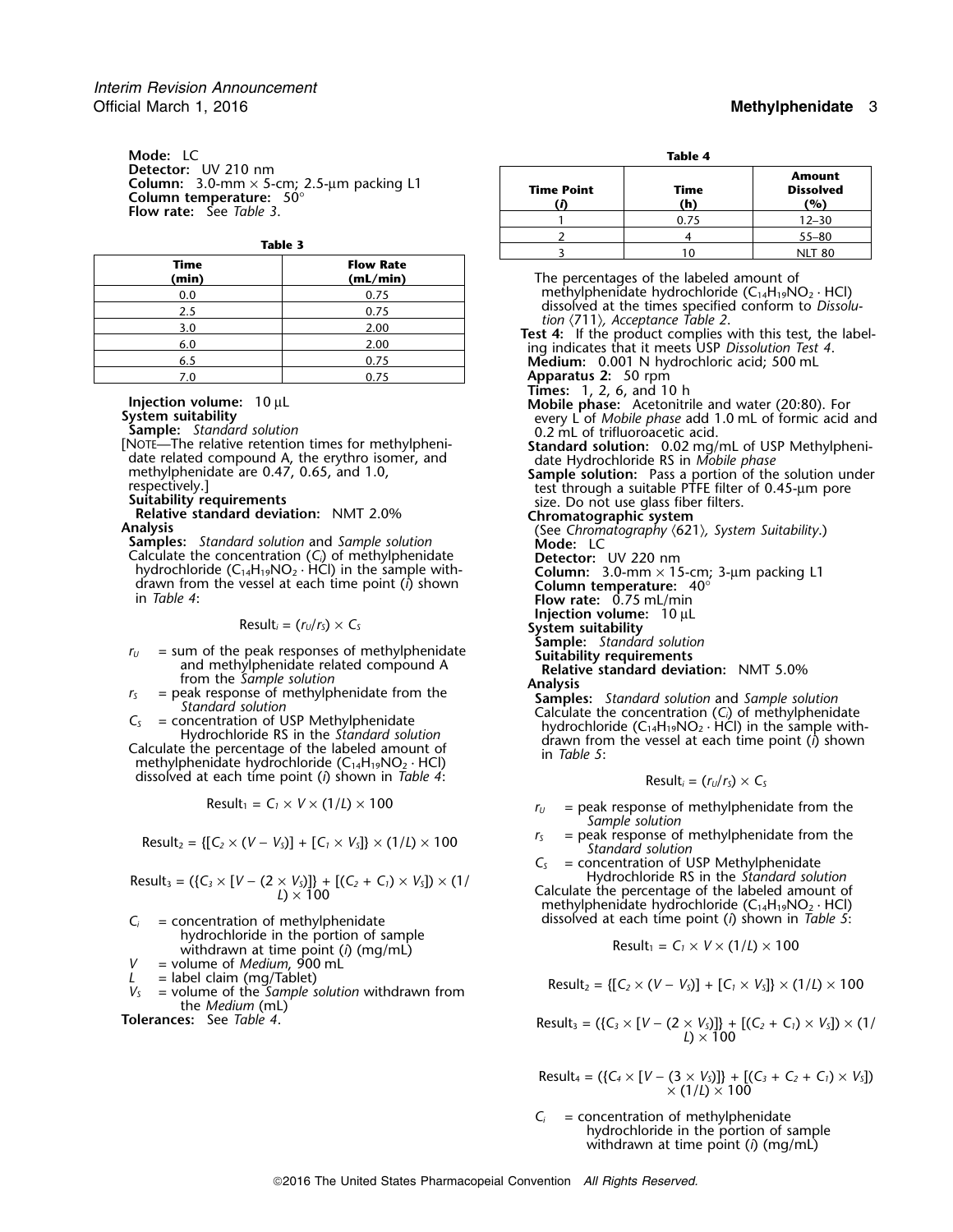- *V* = volume of *Medium*, 500 mL<br> *L* = label claim (mg/Tablet) **Sample:** System suitability
- 
- *L* = label claim (mg/Tablet) **Sample:** *System suitability solution F*  $\frac{1}{2}$  solume of the *Sample solution* withdrawn from the *Medium* (mL)

| <b>Time Point</b> | Time<br>(h) | <b>Amount</b><br><b>Dissolved</b><br>(%) |
|-------------------|-------------|------------------------------------------|
|                   |             | $20 - 40$                                |
|                   |             | $35 - 55$                                |
|                   |             | $65 - 85$                                |
|                   |             |                                          |

The percentages of the labeled amount of methylphenidate hydrochloride (C<sub>14</sub>H<sub>19</sub>NO<sub>2</sub> · HCl)

- ORGANIC IMPURITIES
	- **Mobile phase:** Dissolve 2 g of sodium-1-octanesulfon- *C<sub>U</sub>* = nominal concentration of methylphenidate ate in 730 mL of water. Adjust with phosphoric acid to hydrochloride in the *Sample solution*<br>a pH of 2.7. Mix with 270 mL of acetonitrile. (mg/mL)
	- **Diluent A:** Acetonitrile and *Solution A* (25:75)
	- **Diluent B:** Acetonitrile and methanol (50:50)
	- **System suitability solution:** 80 µg/mL of USP Methylphenidate Hydrochloride RS, 1 <sup>µ</sup>g/mL of *<sup>r</sup><sup>U</sup>* = peak response of each unspecified degradation methylphenidate hydrochloride erythro isomer from product from the *Sample solution*<br>USP Methylphenidate Hydrochloride Erythro Isomer So-<br>  $r_s$  = peak response of USP Methylphenidate USP Methylphenidate Hydrochloride Erythro Isomer So- *<sup>r</sup><sup>S</sup>* = peak response of USP Methylphenidate lution RS, and 2 µg/mL of USP Methylphenidate Re-<br>lated Compound A RS in *Diluent A* 6
	- **Standard solution:** 0.2 µg/mL of USP Methylphenidate Hydrochloride RS. 0.5 µg/mL of methylphenidate hy- (mg/mL) Hydrochloride RS,  $0.5 \mu g/mL$  of methylphenidate hy-<br>drochloride RS,  $0.5 \mu g/mL$  of methylphenidate  $C_U$  = nominal concentration of methylphenidate drochloride erythro isomer from USP Methylphenidate *C<sub>U</sub>* = nominal concentration of methylphen<br>Hydrochloride in the Sample solution RS, and 1.5 ug/ **hydrochloride in the Sample solution** Hydrochloride Erythro Isomer Solution RS, and 1.5 µg/ hydrochloride in the *hydrochloride* in the *Sample solution*<br>ml of USP Methylphenidate Related Compound A RS mL of USP Methylphenidate Related Compound A  $R\bar{S}$  in *Diluent A*
	- **Sample stock solution:** Nominally 1 mg/mL of methylphenidate hydrochloride prepared as follows. **Table 6** Dissolve NLT 10 Tablets in a suitable volumetric flask **Name Time NMT (%)** Tablets may be transferred to a suitable volumetric flask and suspended in 20% of the total flask volume of *Diluent B*.] Stir for 4 h. Dilute with *Solution A* to
	- **Sample solution:** 0.1 mg/mL of methylphenidate hydrochloride in *Solution* A from the *Sample stock solution.* [NOTE—Centrifuge before chromatographic analysis.] a Methyl (*RS,SR*)-2-phenyl-2-(piperidin-2-yl) acetate.

### **Chromatographic system**

(See *Chromatography* 〈621〉*, System Suitability*.) **Mode:** LC **Detector:** UV 210 nm **Column:** 3.9-mm  $\times$  15-cm; 5-µm packing L1 **Column temperature:** 30° **Flow rate:** 1 mL/min **Injection volume:** 25 µL **Run time:** 2 times the retention time of methylphenidate

- the *Medium* (mL)<br>**Resolution:** NLT 6.0 between the methylphenidate<br>and erythro isomer peaks<br>and erythro isomer peaks and erythro isomer peaks
	- **Tailing factor:** NMT 2.0 for the methylphenidate
	- **Table 5 Table 5 Relative standard deviation:** NMT 2.0% for the **Amount** methylphenidate peak; NMT 4.0% each for the **Time Point Time Dissolved** methylphenidate related compound A and erythro **(***i***) (h) (%)** isomer peaks

Analysis

<sup>2</sup> <sup>2</sup> 35–55 **Samples:** *Standard solution* and *Sample solution* Calculate the percentage of methylphenidate related compound A or erythro isomer in the portion of Tab-<br>lets taken:

$$
Result = (rU/rS) \times (CS/CU) \times 100
$$

- dissolved at the times specified conform to *Dissolu-*<br> *tion* (711), *Acceptance Table 2*.<br> **UNIFORMITY OF DOSAGE UNITS** (905): Meet the *form the sample solution*<br> *Sample solution*
- **UP**<br>  $\frac{1}{s}$  = peak response of methylphenidate related compound A or erythro isomer from the **IMPURITIES** *Standard solution*
- **C**<sub>S</sub> = concentration of USP Methylphenidate Related **C**<br>Compound A RS or methylphenidate hydrochloride erythro isomer in the *Standard*
	-

**Solution A:** Acidified water; adjusted with phosphoric Calculate the percentage of any unspecified acid to a pH of 3<br>acid to a pH of 3 degradation product in the portion of Tablets taken:

$$
Result = (r_U/r_S) \times (C_S/C_U) \times 100
$$

- 
- 
- = concentration of USP Methylphenidate<br>Hydrochloride RS in the *Standard solution*
- 

**Acceptance criteria:** See *Table 6*.

| Dissolve NLT 10 Tablets in a suitable volumetric flask<br>with 20% of the total flask volume of Diluent B.<br>[NOTE—Alternatively, a portion of powder from NLT 10<br>Tablets may be transferred to a suitable volumetric | <b>Name</b>                                                            | <b>Relative</b><br>Retention<br>Time | Acceptance<br>Criteria.<br>NMT $(%)$ |
|---------------------------------------------------------------------------------------------------------------------------------------------------------------------------------------------------------------------------|------------------------------------------------------------------------|--------------------------------------|--------------------------------------|
| flask and suspended in 20% of the total flask volume<br>of Diluent B.] Stir for 4 h. Dilute with Solution A to                                                                                                            | Methylphenidate related<br>compound A                                  | 0.47                                 | 1.5                                  |
| volume.                                                                                                                                                                                                                   | Ervthro isomer <sup>a</sup>                                            | 0.65                                 | 0.5                                  |
| ample solution: 0.1 mg/mL of methylphenidate hy-<br>drochloride in Solution A from the Sample stock solu-                                                                                                                 | Methylphenidate $\bullet$ $\bullet$ $\bullet$ $\bullet$<br>1-Mar-2016) | 1.0                                  |                                      |